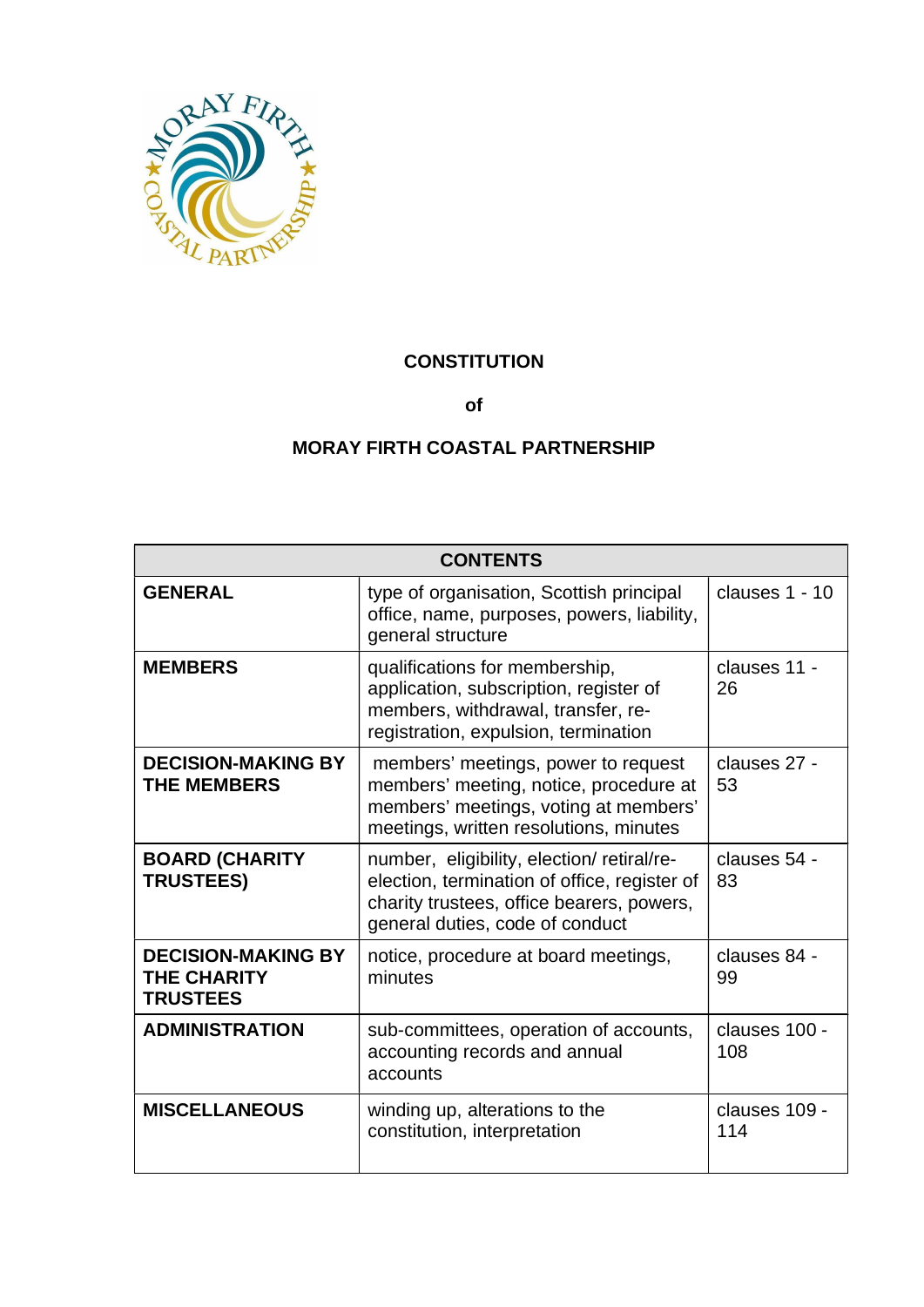# **GENERAL**

# **Type of organisation**

1 The organisation will, upon registration, be a Scottish Charitable Incorporated Organisation (SCIO).

# **Scottish principal office**

2 The principal office of the organisation will be in Scotland (and must remain in Scotland).

# **Name**

3 The name of the organisation is "Moray Firth Coastal Partnership", generally referred to as "MFCP".

# **Purposes**

4 The Partnership is established for the benefit of the local communities living or working around the Moray Firth, to promote the wise and sustainable use and conservation of the resources of the Moray Firth, and, where it has an impact on the foregoing, the land surrounding the Moray Firth.

The "Moray Firth" is taken to include the coastal and marine area of the Moray Firth that lies between Duncansby Head (Caithness) to Fraserburgh and the landward areas where it has impact on the Moray Firth.

- 4.1 To achieve this Purpose, MFCP aims to
	- 4.1.1 Establish and maintain links with local, national and international individuals, groups, communities and business that have an interest in the Moray Firth;
	- 4.1.2 Ensure effective exchange of information, acting as a resource and as a consultative mechanism;
	- 4.1.3 Ensure and enable participation & collaboration with stakeholders, to inform and contribute to an integrated management strategy for the long-term sustainability of the Moray Firth;
	- 4.1.4 Provide support, guidance and facilitation to stakeholders in furtherance of the long-term sustainability of the Moray Firth;
	- 4.1.5 Maintain oversight of activities in the Moray Firth, identifying need and facilitating and or leading in the provision of sustainable solutions;
	- 4.1.6 Promote education to extend awareness and understanding and stewardship of the Moray Firth.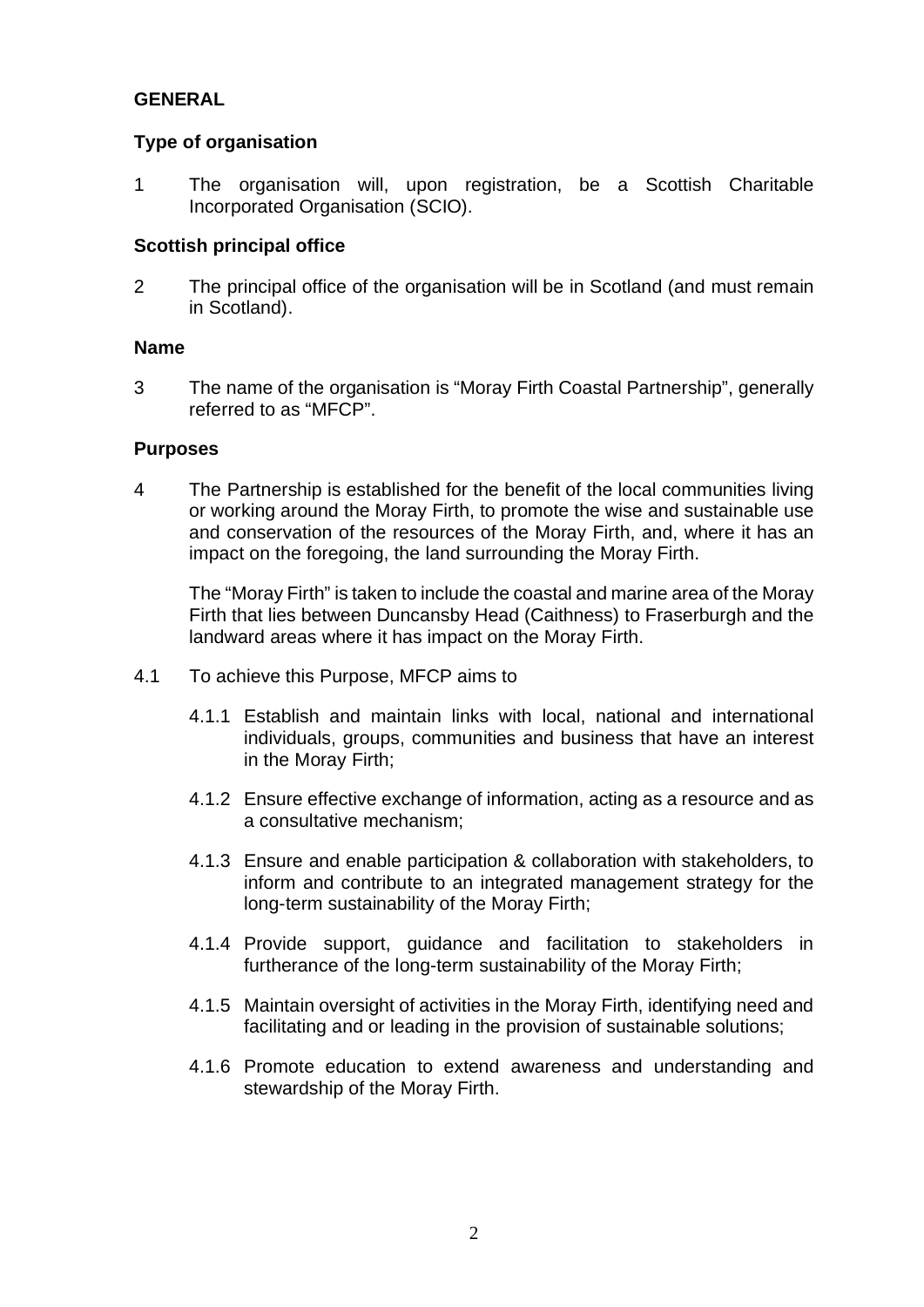# **Powers**

- 5 The organisation has power to do anything which is calculated to further its purposes or is conducive or incidental to doing so.
- 6 No part of the income or property of MFCP may be paid or transferred (directly or indirectly) to the members - either in the course of MFCP's existence or on dissolution - except where this is done in direct furtherance of MFCP's charitable purposes.

# **Liability of members**

- 7 The members of MFCP have no liability to pay any sums to help to meet the debts (or other liabilities) of MFCP if it is wound up; accordingly, if MFCP is unable to meet its debts, the members will not be held responsible.
- 8 The members and charity trustees have certain legal duties under the Charities and Trustee Investment (Scotland) Act 2005; and clause 7 does not exclude (or limit) any personal liabilities they might incur if they are in breach of those duties or in breach of other legal obligations or duties that apply to them personally.

# **General structure**

- 9 The structure of MFCP consists of:-
	- 9.1 the MEMBERS who have the right to attend members' meetings (including any annual general meeting) and have important powers under this Constitution; in particular, the members appoint people to serve on the Board and take decisions on changes to the Constitution itself;
	- 9.2 the BOARD who hold regular meetings, and generally control the activities of MFCP; for example, the Board is responsible for monitoring and controlling the financial position of MFCP.
- 10 The people serving on the Board are referred to in this Constitution as CHARITY TRUSTEES.

# **MEMBERS**

# **Qualifications for membership**

- 11 Membership is open to any individual aged 16 or over, group or organisation, who have a connection and interest in the Moray Firth, without distinction of sex, race, age or of political, religious or other opinion. Membership categories may be proposed from time to time by the Board and voted on at the Annual General Meeting.
- 12 Employees of MFCP are not eligible for membership.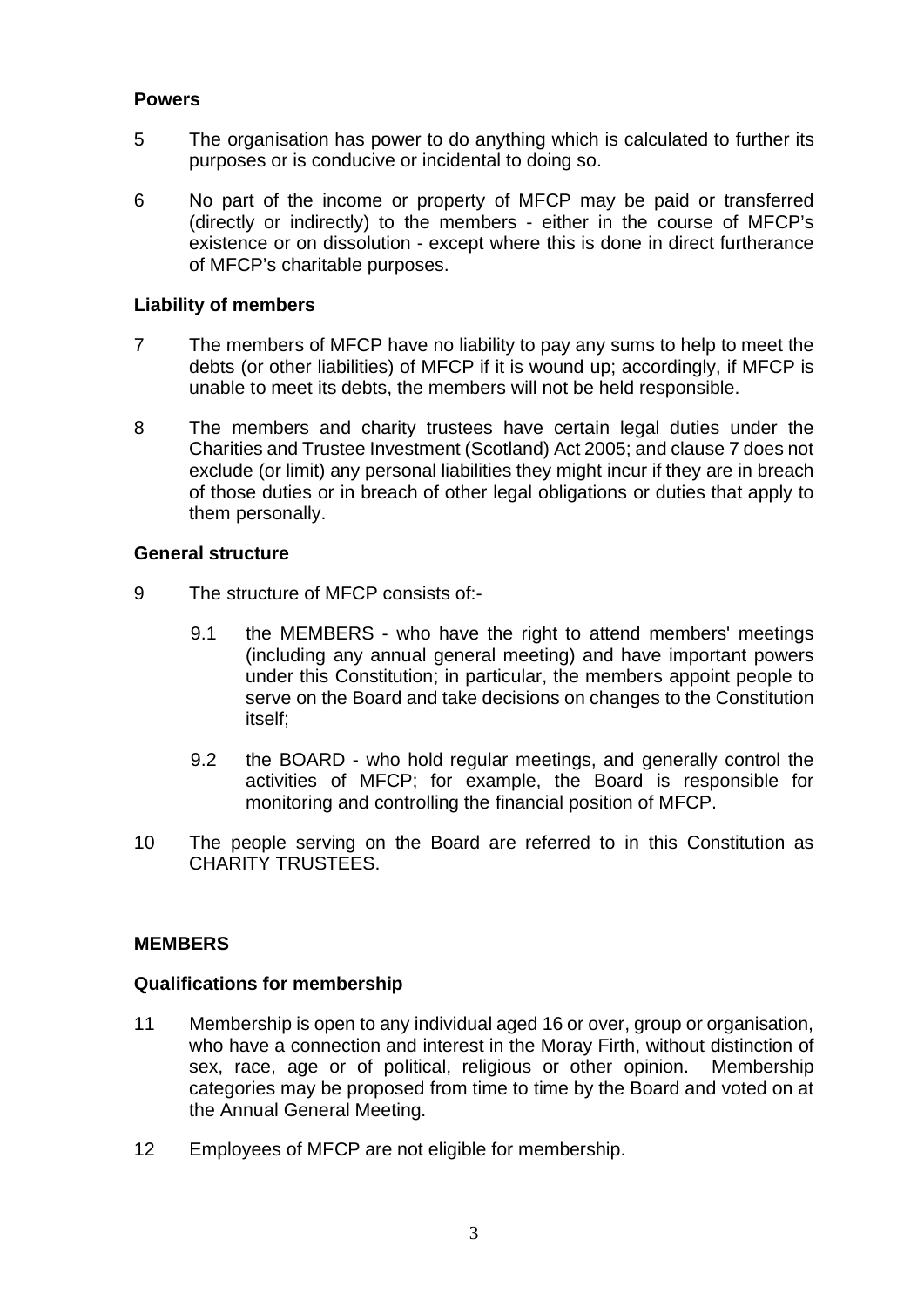# **Application for membership**

- 13 Any person, group or organisation who wishes to become a member must provide a written request for membership; the application will then be considered by the Board at its next meeting. Existing MFCP members will automatically become members of MFCP as a SCIO and will be advised of this.
- 14 The Board may, at its discretion, refuse to admit any person, group or organisation to membership.
- 15 The Board must notify each applicant promptly (in writing or by e-mail) of its decision on whether or not to admit them to membership.

# **Membership subscription**

16 At least initially no membership subscription fee is intended. Subscription rates and terms of payment may in the future be proposed by the Board and shall be voted on at an Annual General Meeting.

#### **Register of members**

- 17 The Board must keep a register of members, setting out
	- 17.1 for each current member:
		- 17.1.1 their full name and address; and
		- 17.1.2 the date on which they were registered as a member of MFCP;
	- 17.2 for each former member for at least six years from the date on which they ceased to be a member:

17.2.1 their name; and

- 17.2.2 the date on which they ceased to be a member.
- 18 The Board must ensure that the register of members is updated within 28 days of any change:
	- 18.1 which arises from a resolution of the Board or a resolution passed by the members of MFCP; or
	- 18.2 which is notified to MFCP at the contact details provided for this purpose.
- 19 If a member or charity trustee of MFCP requests a copy of the register of members, the Board must ensure that a copy is supplied to them within 28 days, providing the request is reasonable; if the request is made by a member (rather than a charity trustee), the Board may provide a copy which has the addresses blanked out.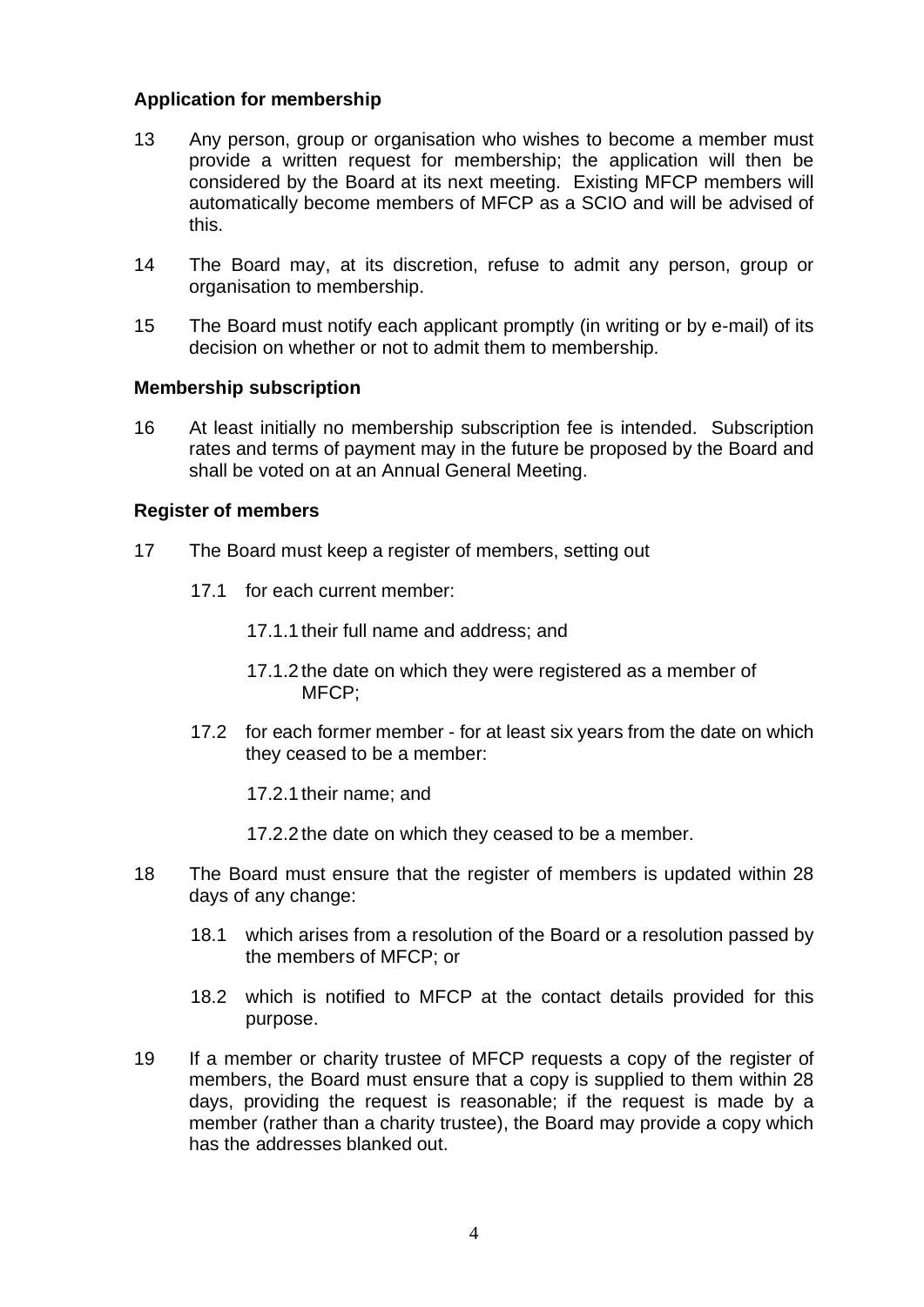### **Withdrawal from membership**

20 Any person who wants to withdraw from membership must give a written notice of withdrawal to MFCP, signed by them; they will cease to be a member as from the time when the notice is received by MFCP.

### **Transfer of membership**

21 Membership of MFCP may not be transferred by a member.

#### **Re-registration of members**

- 22 The Board may, at any time, issue notices to the members requiring them to confirm that they wish to remain as members of MFCP, and allowing them a period of not less than 28 days to provide that confirmation to MFCP.
- 23 If a member fails to provide confirmation to MFCP (in writing or by e-mail) that they wish to remain as a member of MFCP before the expiry of the period referred to in clause 22, the Board may expel them from membership.
- 24 A notice under clause 22 will not be valid unless it refers specifically to the consequences (under clause 23) of failing to provide confirmation within the stated period.

# **Expulsion from membership**

- 25 Any person may be expelled from membership by way of a resolution passed by not less than two thirds of those present and voting at a members' meeting, providing the following procedures have been observed:-
	- 25.1 at least 21 days' notice of the intention to propose the resolution must be given to the member concerned, specifying the grounds for the proposed expulsion;
	- 25.2 the member concerned will be entitled to be heard on the resolution at the members' meeting at which the resolution is proposed.

#### **Termination**

26 Membership of MFCP will terminate on death of an individual, or on any form of cessation of trading or operation of any group or organisation.

# **DECISION-MAKING BY THE MEMBERS**

#### **Members' meetings**

- 27 The Board must arrange a meeting of members (an annual general meeting or "AGM") in each calendar year.
- 28 The gap between one AGM and the next must not be longer than 15 months.
- 29 Notwithstanding clause 27, an AGM does not need to be held during the calendar year in which MFCP is formed as a SCIO; but the first AGM must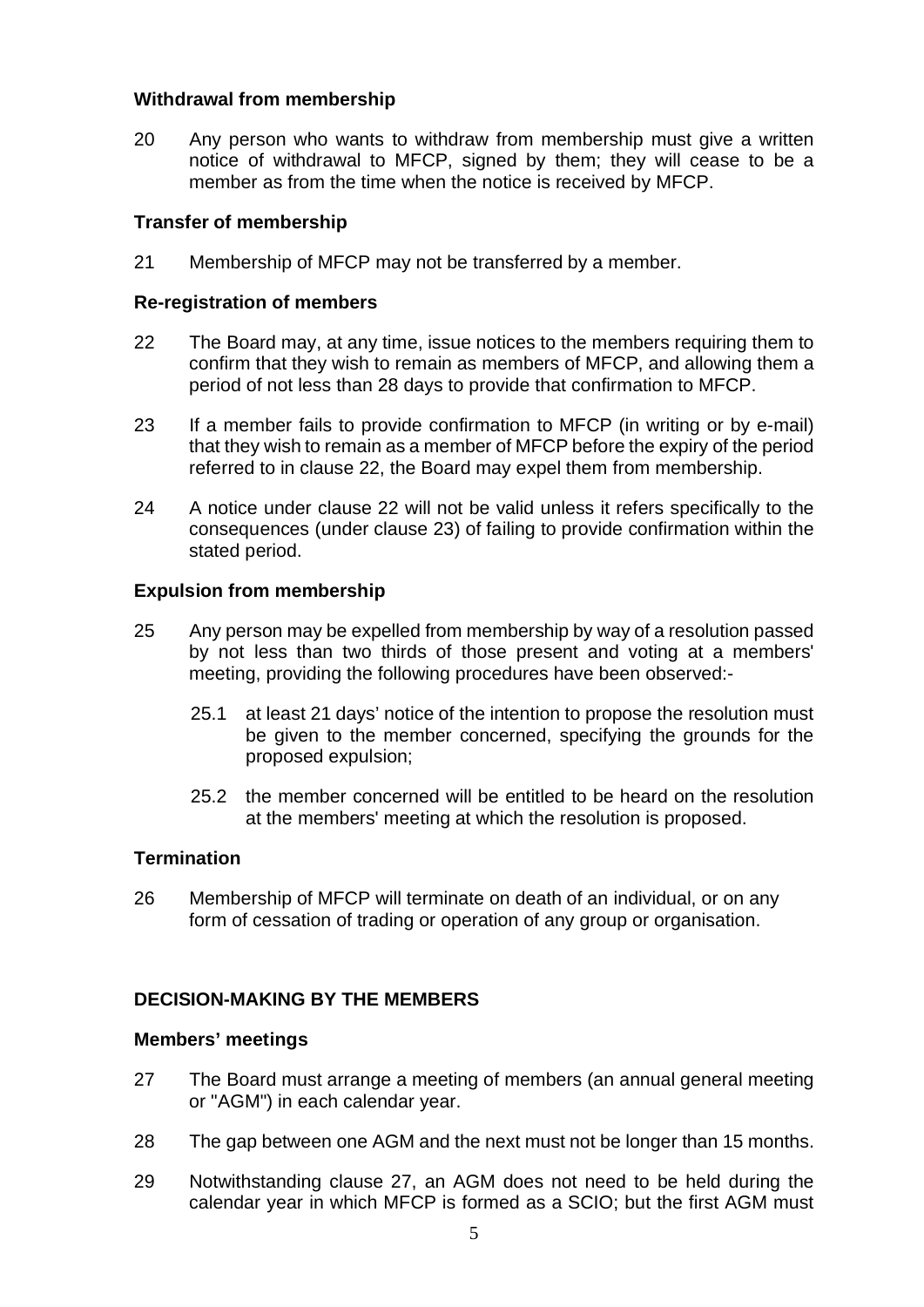still be held within 15 months of the date on which MFCP is formed as a SCIO.

- 30 The business of each AGM must include:-
	- 30.1 a report by the Chair on the activities of MFCP;
	- 30.2 consideration of the annual accounts of MFCP;
	- 30.3 the election/re-election of charity trustees, as referred to in clauses 59 to 62.
- 31 The Board may arrange a special members' meeting at any time.

#### **Power to request the Board to arrange a special members' meeting**

- 32 The Board must arrange a special members' meeting if they are requested to do so by a notice (which may take the form of two or more documents in the same terms, each signed by one or more members) by members who amount to 5% or more of the total membership of MFCP at the time, providing:
	- 32.1 the notice states the purposes for which the meeting is to be held; and
	- 32.2 those purposes are not inconsistent with the terms of this constitution, the Charities and Trustee (Investment) Scotland Act 2005 or any other statutory provision.
- 33 If the Board receive a notice under clause 32, the date for the meeting which they arrange in accordance with the notice must not be later than 28 days from the date on which they received the notice.

# **Notice of members' meetings**

- 34 At least 14 clear days' notice must be given of any AGM or any special members' meeting.
- 35 The notice calling a members' meeting must specify in general terms what business is to be dealt with at the meeting; and
	- 35.1 in the case of a resolution to alter the Constitution, must set out the exact terms of the proposed alteration(s); or
	- 35.2 in the case of any other resolution falling within clause 45 (requirement for two-thirds majority) must set out the exact terms of the resolution.
- 36 The reference to "clear days" in clause 34 shall be taken to mean that, in calculating the period of notice,
	- 36.1 the day the notices are posted (or sent by e-mail) should be excluded; and
	- 36.2 the day of the meeting itself should also be excluded.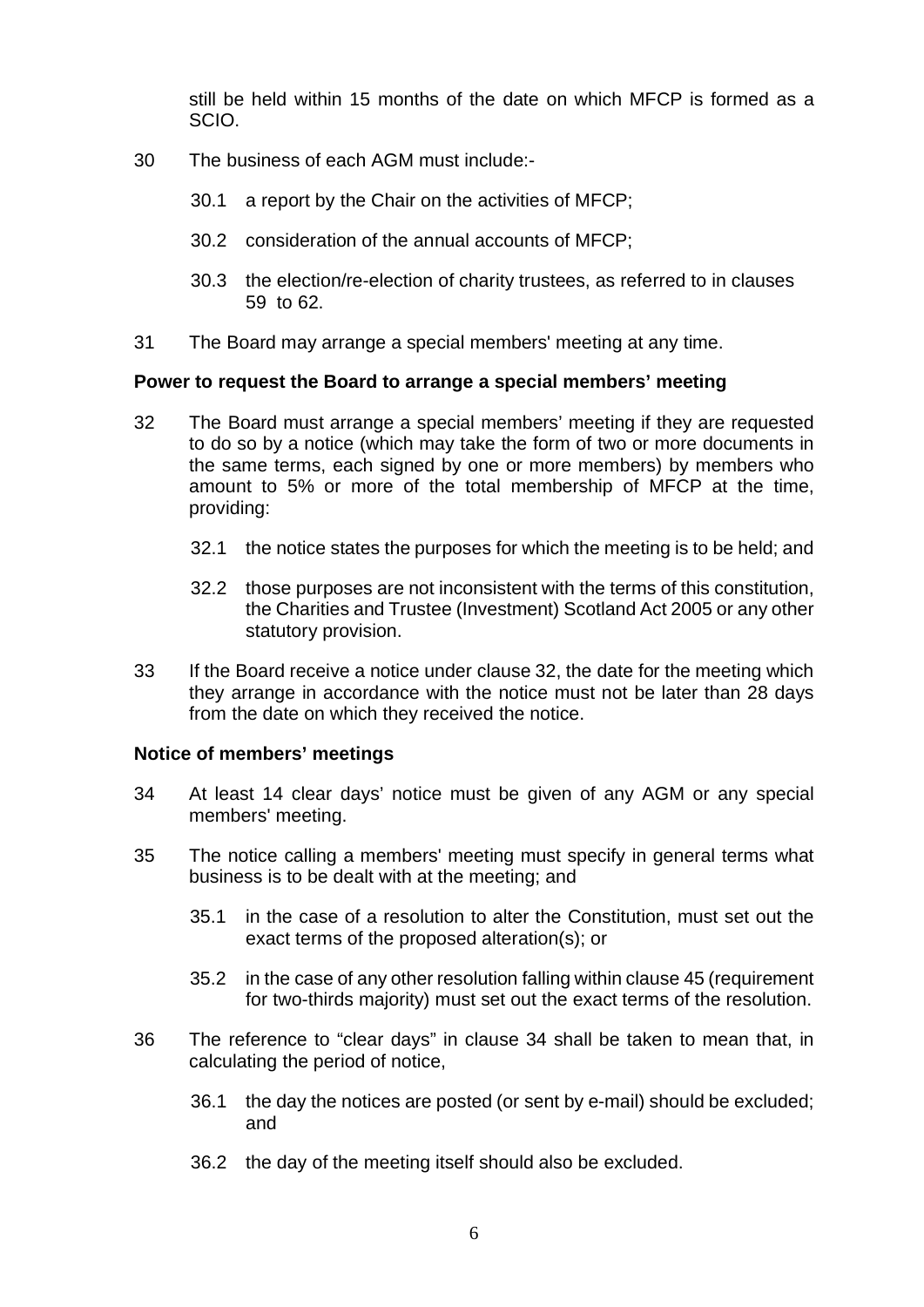- 37 Notice of every members' meeting must be given to all the members of MFCP, and to all the charity trustees; but the accidental omission to give notice to one or more members will not invalidate the proceedings at the meeting.
- 38 Any notice which requires to be given to a member under this Constitution must be: -
	- 38.1 sent by post to the member, at the address last notified by them to MFCP; *or*
	- 38.2 sent by e-mail or other personal message system to the member, at the address last notified by them to MFCP.

#### **Procedure at members' meetings**

- 39 No valid decisions can be taken at any members' meeting unless a quorum is present.
- 40 The quorum for a members' meeting is 10 (ten) members or 10% of the membership total, whichever is less, present in person, on the phone or by video facility.
- 41 If a quorum is not present within 15 minutes after the time at which a members' meeting was due to start - or if a quorum ceases to be present during a members' meeting - the meeting cannot proceed; and fresh notices of meeting will require to be sent out, to deal with the business (or remaining business) which was intended to be conducted.
- 42 The Chair of MFCP should act as Chairperson of each members' meeting.
- 43 If the Chair of MFCP is not present within 15 minutes after the time at which the meeting was due to start (or is not willing to act as Chairperson), the charity trustees present at the meeting must elect (from among themselves) the person who will act as Chairperson of that meeting.

#### **Voting at members' meetings**

- 44 Every member has one vote, which (whether on a show of hands or on a secret ballot) may be given either personally or by proxy.
	- 44.1 A member who wishes to appoint a proxy to vote on his/her behalf at any members' meeting:
		- 44.1.1 must give or send by electronic means to MFCP, at the details notified to the members for that purpose, a proxy form in such terms as the Board requires; and
		- 44.1.2 the proxy form is received by MFCP at the relevant contact details not less than 48 hours before the time for holding the members' meeting.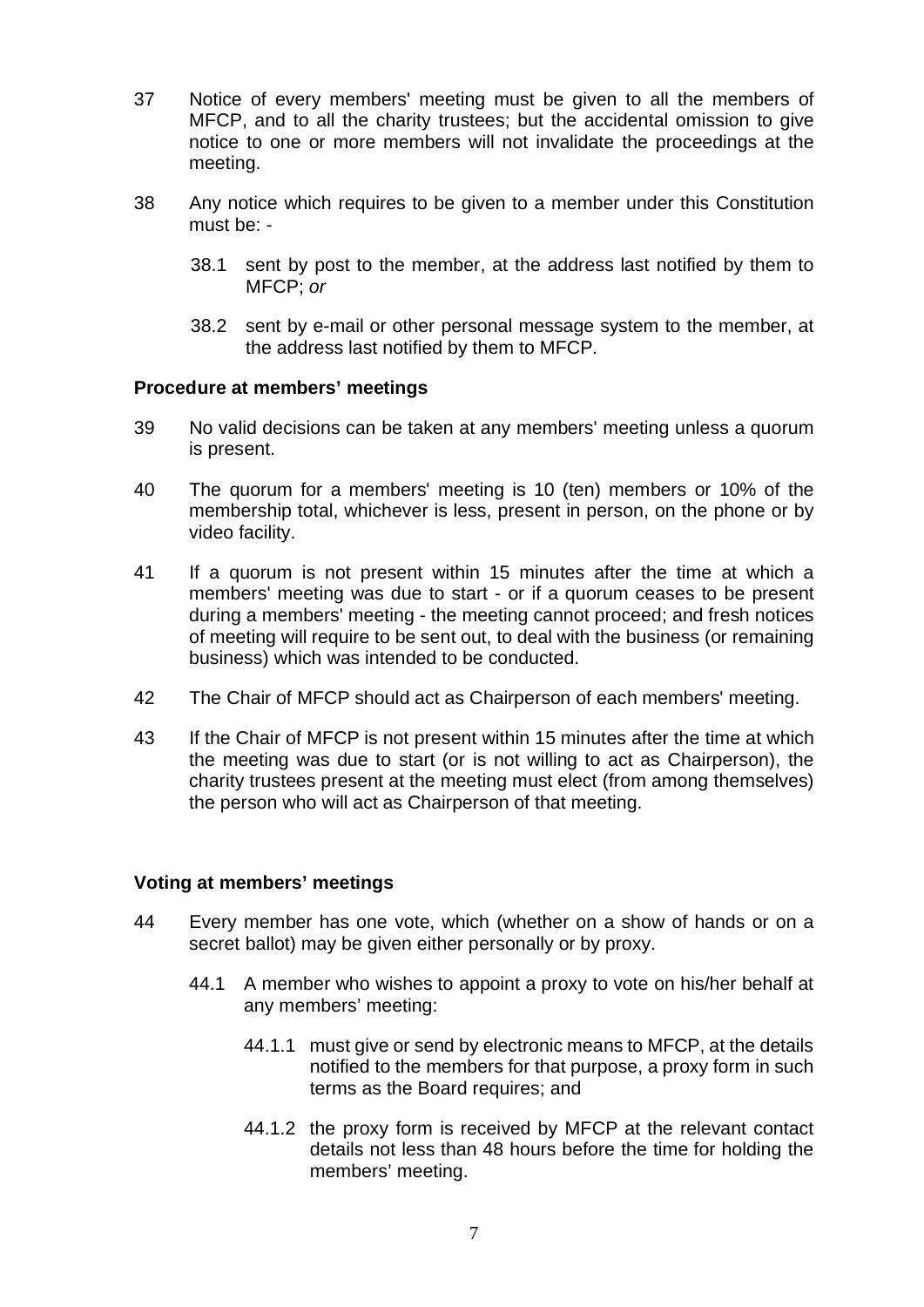- 44.2 An instrument of proxy which does not comply with the provisions of clause 44, or which is not lodged or given in accordance with such provisions, shall be invalid.
- 44.3 A member shall not be entitled to appoint more than one proxy to attend on the same occasion.
- 44.4 A proxy need not be a member of MFCP.
- 44.5 Subject to clause 44.6 in relation to each resolution proposed at a members' meeting an individual shall not be entitled to cast more than 6 votes as a proxy (in addition to any vote to which he/she is entitled personally, if he/she is a member of MFCP).
- 44.6 Where members have appointed a member of the Board to vote as their proxy and have directed that member of the Board through wording on the proxy form on whether he/she should vote on their behalf in a particular manner on each resolution, the provisions of clause 44.5 shall not apply in relation to that member of the Board in acting as proxy for those members.
- 44.7 A proxy appointed to attend and vote at any members' meeting instead of a member shall have the same right as the member who appointed him/her to speak at the meeting.
- 45 All decisions at members' meetings will be made by majority vote with the exception of the types of resolution listed in clause 46.
- 46 The following resolutions will be valid only if passed by not less than two thirds of those voting on the resolution at a members' meeting (or if passed by way of a written resolution under clause 50):
	- 46.1 a resolution amending the Constitution;
	- 46.2 a resolution expelling a person, group or organisation from membership under clause 25;
	- 46.3 a resolution directing the Board to take any particular step (or directing the Board not to take any particular step);
	- 46.4 a resolution approving the amalgamation of the organisation with another SCIO (or approving the constitution of the new SCIO to be constituted as the successor pursuant to that amalgamation);
	- 46.5 a resolution to the effect that all of MFCP's property, rights and liabilities should be transferred to another SCIO (or agreeing to the transfer from another SCIO of all of its property, rights and liabilities);
	- 46.6 a resolution for the winding up or dissolution of MFCP.
- 47 If there is an equal number of votes for and against any resolution, the Chairperson of the meeting will be entitled to a second (casting) vote.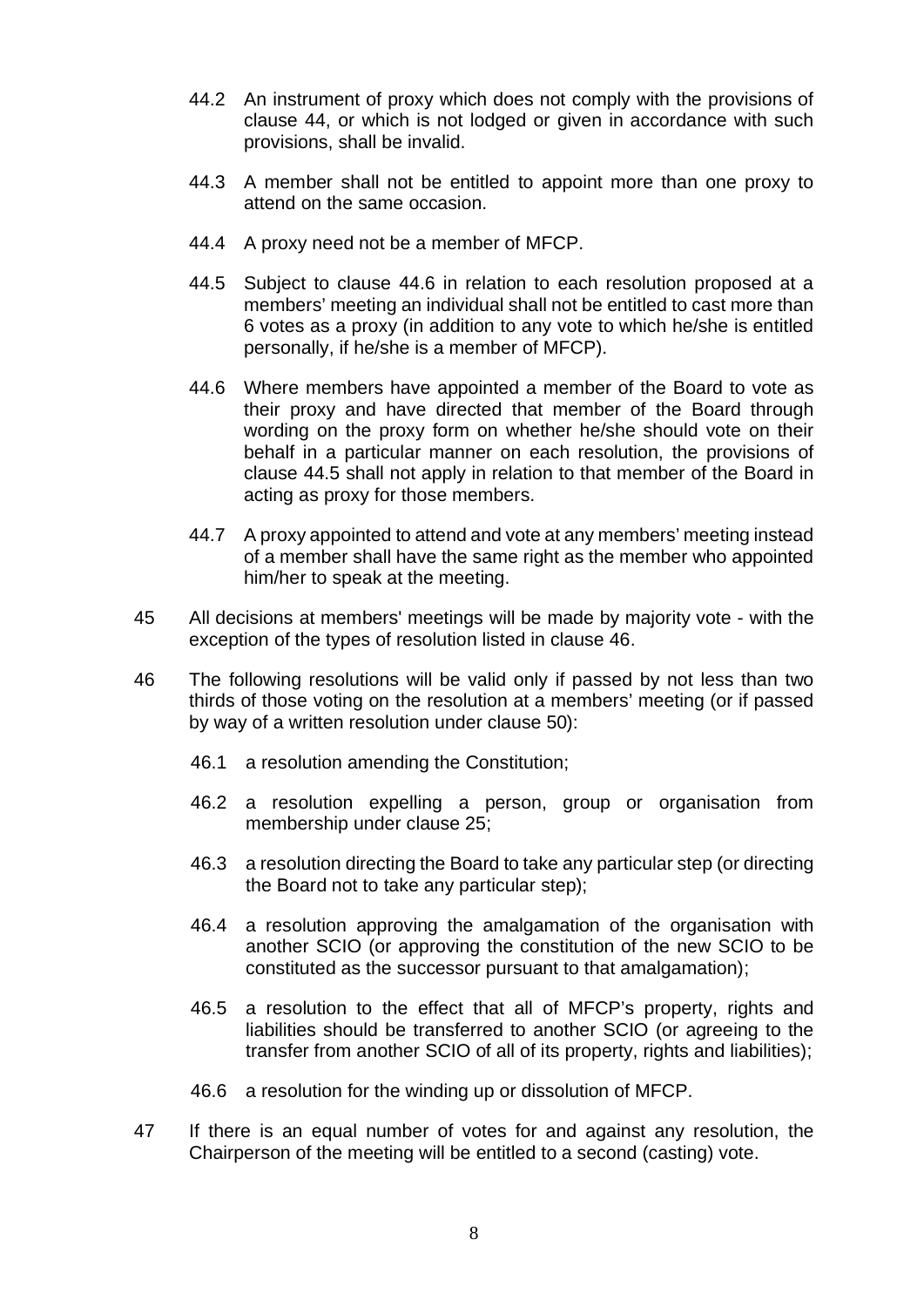- 48 A resolution put to the vote at a members' meeting will be decided on a show of hands - unless the Chairperson (or at least two other members present at the meeting) ask for a secret ballot.
- 49 The Chairperson will decide how any secret ballot is to be conducted, and they will declare the result of the ballot at the meeting.

# **Written resolutions by members**

50 A resolution agreed to in writing (or by e-mail) by all the members will be as valid as if it had been passed at a members' meeting; the date of the resolution will be taken to be the date on which the last member agreed to it.

#### **Minutes**

- 51 The Board must ensure that proper Minutes are kept in relation to all members' meetings.
- 52 Minutes of members' meetings must include the names of those present; and (so far as possible) should be signed by the Chairperson of the meeting.
- 53 The Board shall make available copies of the Minutes referred to in clause 51 to any member of the public requesting them; but on the basis that the Board may exclude confidential material to the extent permitted under clause 99.

#### **BOARD**

#### **Number of charity trustees**

- 54 The maximum number of charity trustees is 10 (ten), out of which:
	- 54.1 no more than 3 (three) shall be charity trustees who were appointed under clause 60; and
	- 54.2 no more than 3 (three) shall be charity trustees who were co-opted under the provisions of clauses 63 and 64.
- 55 The minimum number of charity trustees is 3 (three).

# **Eligibility**

- 56 A person shall not be eligible for election/appointment to the board under clauses 58 to 61 unless they are a member of the organisation; a person appointed to the board under clause 63 need not, however, be a member of the organisation.
- 57 A person will not be eligible for election or appointment to the board if they are: -
	- 57.1 disqualified from being a charity trustee under the Charities and Trustee Investment (Scotland) Act 2005; or
	- 57.2 an employee of the organisation.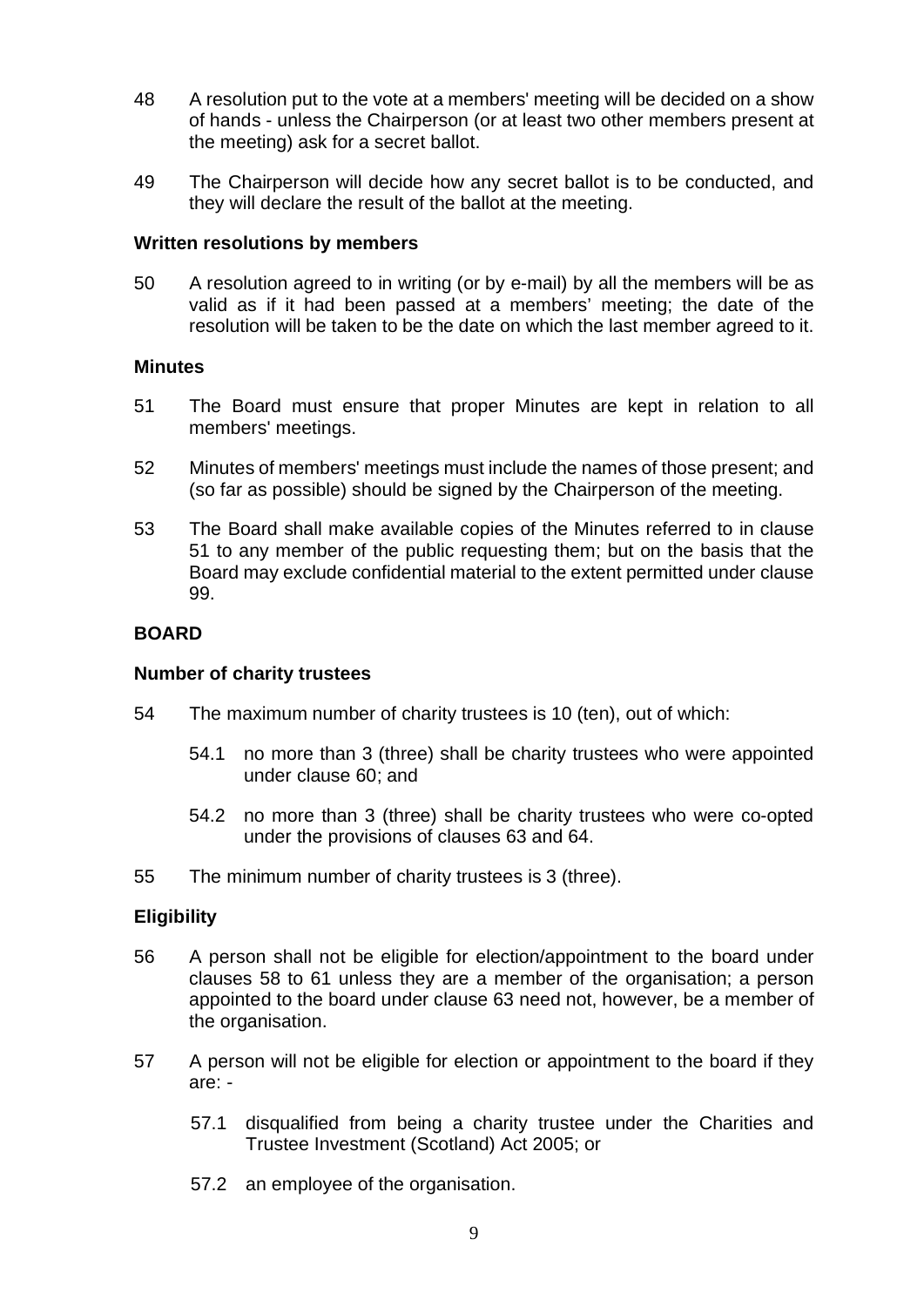#### **Initial charity trustees**

58 The individuals who signed the charity trustee declaration forms which accompanied the application for MFCP to become a SCIO shall be deemed to have been appointed by the members as charity trustees with effect from the date of MFCP becoming a SCIO.

# **Election, retiral, re-election**

- 59 At each AGM, the members may elect any member (unless they are debarred from membership under clause 57) to be a charity trustee. Any nomination for election should be advised to MFCP at the contact details given for the purpose not less than 48 hours before the appointed time of the AGM.
- 60 The Board may at any time appoint any member (subject to clause 54, and providing they are not debarred from membership under clause 57) to be a charity trustee.
- 61 At each AGM, all of the charity trustees elected/appointed under clauses 59 and 60 (and, in the case of the first AGM, those deemed to have been appointed under clause 58) shall retire from office – but shall then be eligible for re-election under clause 59.
- 62 A charity trustee retiring at an AGM will be deemed to have been re-elected unless: -
	- 62.1 they advise the Board prior to the conclusion of the AGM that they do not wish to be re-appointed as a charity trustee; or
	- 62.2 an election process was held at the AGM and they were not among those elected/re-elected through that process; or
	- 62.3 a resolution for the re-election of that charity trustee was put to the AGM and was not carried.

# **Appointment/re-appointment of co-opted charity trustees**

- 63 In addition to their powers under clause 60, the Board may at any time appoint any non-member of the organisation to be a charity trustee (subject to clause 54, and providing they are not debarred from membership under clause 57) on the basis that they have specialist experience and/or skills which could be of assistance to the Board.
- 64 At each AGM, all of the charity trustees appointed under clause 63 shall retire from office – but shall then be eligible for re-appointment under that clause.

# **Termination of office**

- 65 A charity trustee will automatically cease to hold office if:
	- 65.1 they become disqualified from being a charity trustee under the Charities and Trustee Investment (Scotland) Act 2005;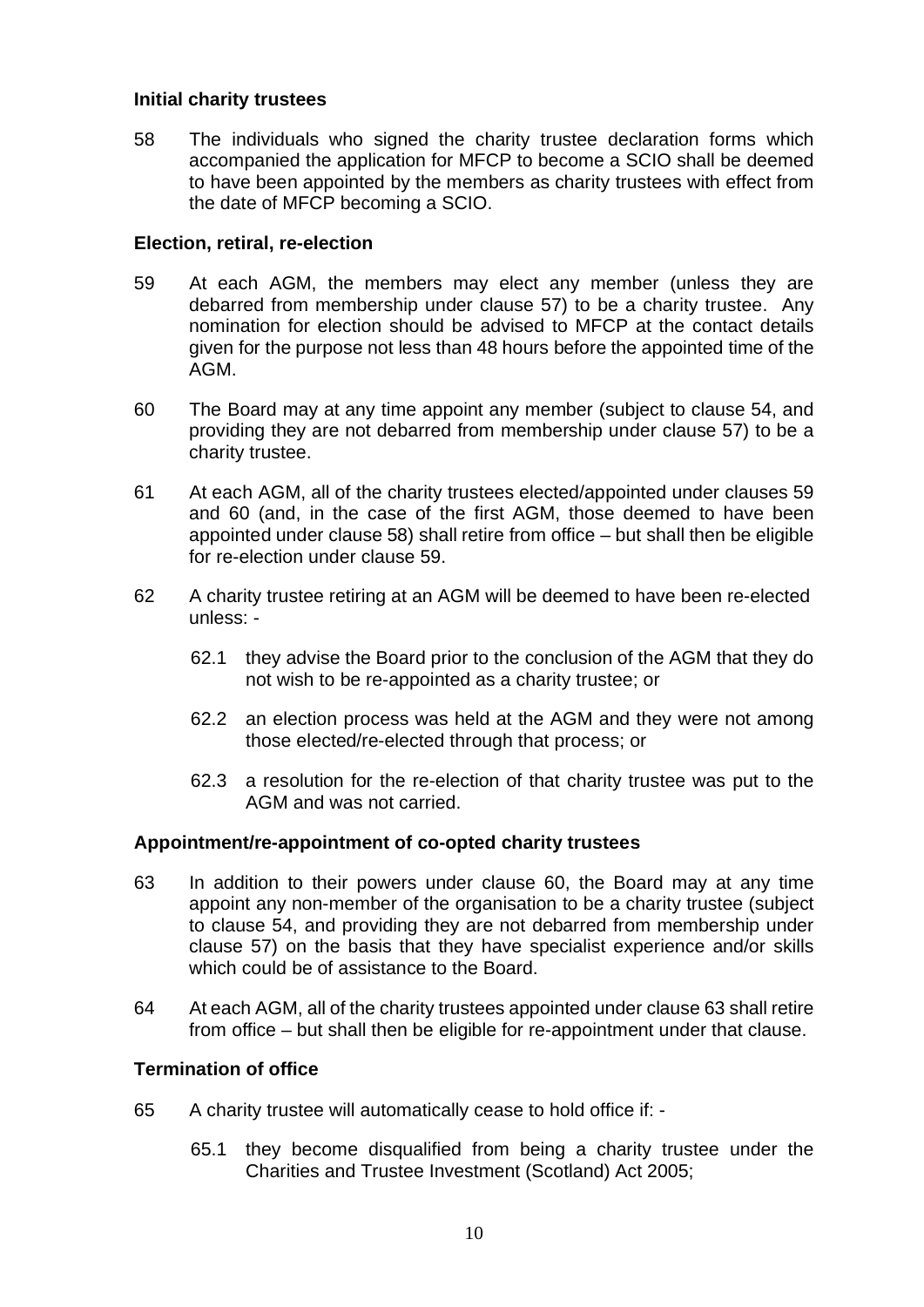- 65.2 they become incapable for medical reasons of carrying out their duties as a charity trustee - but only if that has continued (or is expected to continue) for a period of more than six months;
- 65.3 (in the case of a charity trustee elected/appointed under clauses 58 to 62) they cease to be a member of the organisation;
- 65.4 they become an employee of the organisation;
- 65.5 they give the Board at the time a notice of resignation, signed by them;
- 65.6 they are absent (without good reason, in the opinion of the Board) from more than three consecutive meetings of the Board - but only if the Board resolves to remove them from office;
- 65.7 they are removed from office by resolution of the Board on the grounds that they are considered to have committed a material breach of the code of conduct for charity trustees (as referred to in clause 82);
- 65.8 they are removed from office by resolution of the Board on the grounds that they are considered to have been in serious or persistent breach of their duties under section 66(1) or (2) of the Charities and Trustee Investment (Scotland) Act 2005; or
- 65.9 they are removed from office by a resolution of the members passed at a members' meeting.
- 66 A resolution under paragraph 65.7, 65.8 or 65.9 shall be valid only if:
	- 66.1 the charity trustee who is the subject of the resolution is given reasonable prior written notice of the grounds upon which the resolution for their removal is to be proposed;
	- 66.2 the charity trustee concerned is given the opportunity to address the meeting at which the resolution is proposed, prior to the resolution being put to the vote; and
	- 66.3 (in the case of a resolution under paragraph 65.7 or 65.8) at least two thirds (to the nearest round number) of the charity trustees then in office vote in favour of the resolution.

# **Register of charity trustees**

- 67 The Board must keep a register of charity trustees, setting out
	- 67.1 for each current charity trustee:
		- 67.1.1 their full name and address;
		- 67.1.2 the date on which they were appointed as a charity trustee; and
		- 67.1.3 any office held by them in MFCP;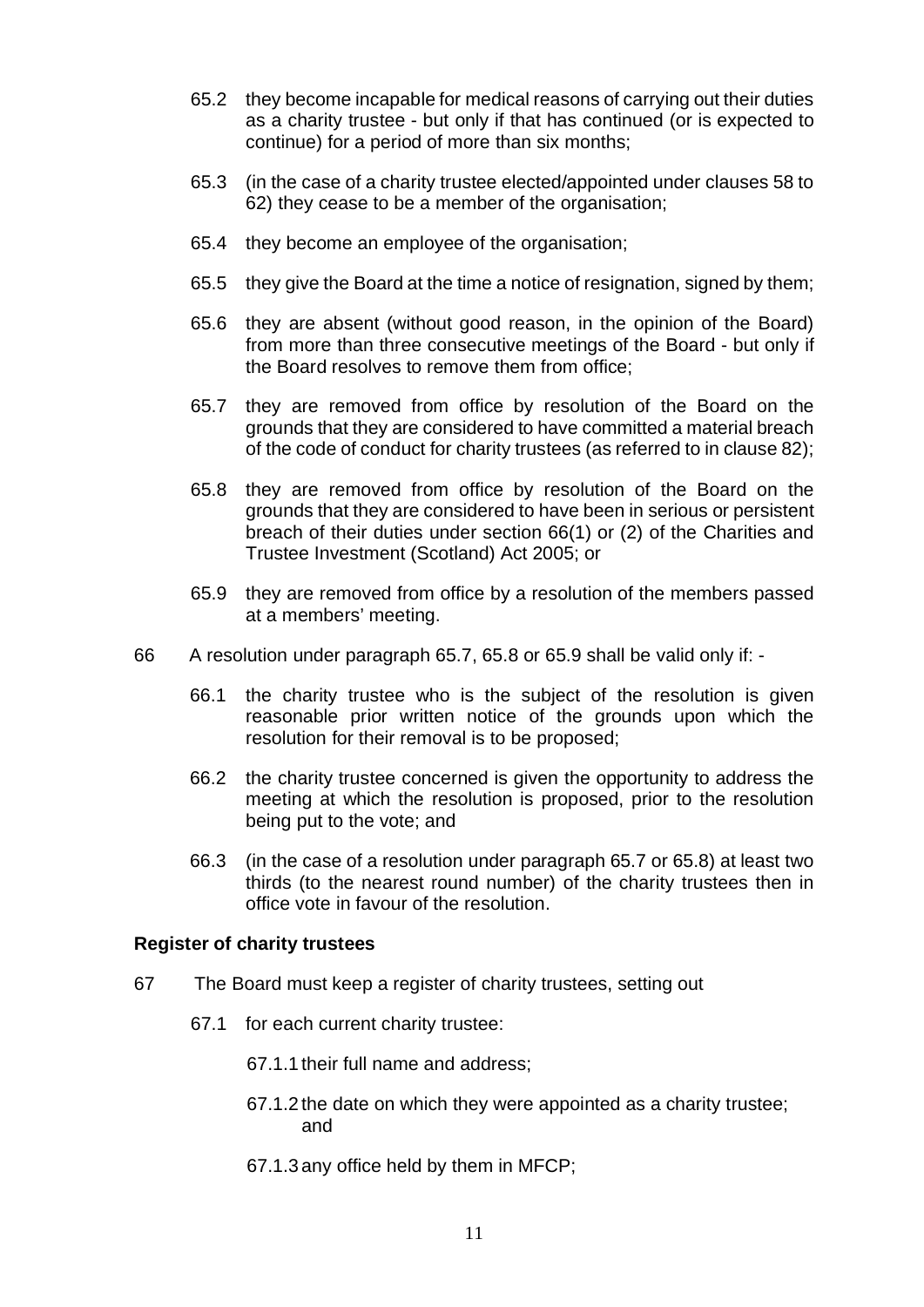- 67.2 for each former charity trustee for at least 6 years from the date on which they ceased to be a charity trustee:
	- 67.2.1 the name of the charity trustee;
	- 67.2.2 any office held by them in MFCP; and
	- 67.2.3 the date on which they ceased to be a charity trustee.
- 68 The Board must ensure that the register of charity trustees is updated within 28 days of any change:
	- 68.1 which arises from a resolution of the Board or a resolution passed by the members of MFCP; or
	- 68.2 which is notified to MFCP.
- 69 If any person requests a copy of the register of charity trustees, the Board must ensure that a copy is supplied to them within 28 days, providing the request is reasonable; if the request is made by a person who is not a charity trustee of the organisation, the Board may provide a copy which has the addresses blanked out - if the SCIO is satisfied that including that information is likely to jeopardise the safety or security of any person or premises.

#### **Office-bearers**

- 70 The charity trustees must elect (from among themselves) a Chair and a Treasurer. These positions may be rotated on a periodic basis to allow for personal commitments of individual charity trustees and to permit a fair spread of work load.
- 71 In addition to the office-bearers under clause 70, the charity trustees may elect (from among themselves) further office-bearers if they consider that appropriate for the efficient working of the Board. If the Board consider appropriate some or all of the duties of a Secretary may be carried out by an employee.
- 72 All of the office-bearers will cease to hold office at the conclusion of each AGM, but may then be re-elected under clause 70 or 71.
- 73 A person elected to any office will automatically cease to hold that office:
	- 73.1 if they cease to be a charity trustee; *or*
	- 73.2 if they give to the organisation a notice of resignation from that office, signed by them.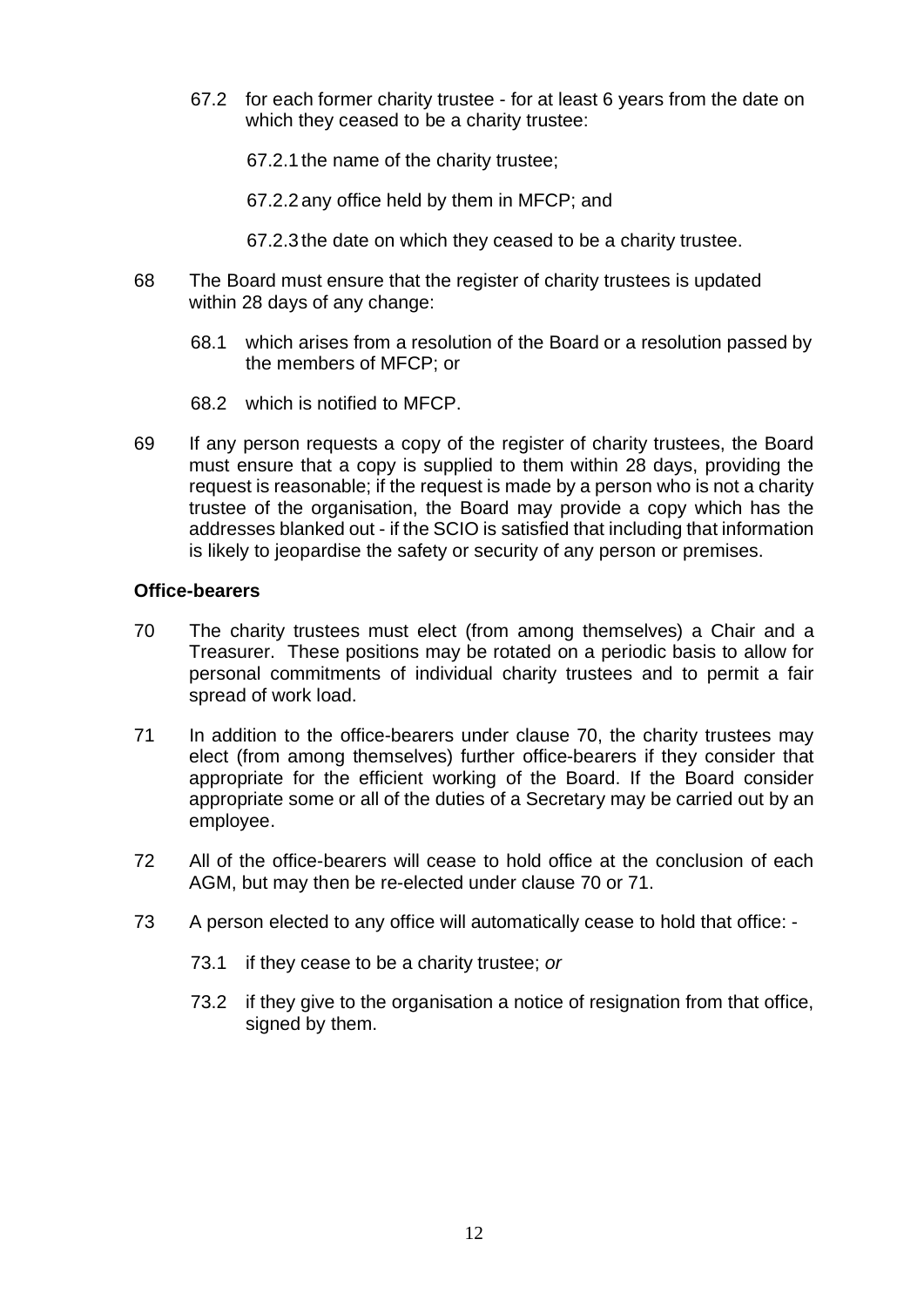### **Powers of board**

- 74 Except where this Constitution states otherwise, MFCP (and its assets and operations) will be managed by the Board; and the Board may exercise all the powers of the organisation.
- 75 A meeting of the Board at which a quorum is present may exercise all powers exercisable by the board.
- 76 The members may, by way of a resolution passed in compliance with clause 46 (requirement for two-thirds majority), direct the Board to take any particular step or direct the Board not to take any particular step; and the Board shall give effect to any such direction accordingly.

#### **Charity trustees - general duties**

- 77 Each of the charity trustees has a duty, in exercising functions as a charity trustee, to act in the interests of MFCP; and, in particular, must:-
	- 77.1 seek, in good faith, to ensure that MFCP acts in a manner which is in accordance with its purposes;
	- 77.2 act with the care and diligence which it is reasonable to expect of a person who is managing the affairs of another person;
	- 77.3 in circumstances giving rise to the possibility of a conflict of interest between the organisation and any other party:
		- 77.3.1 put the interests of MFCP before that of the other party;
		- 77.3.2 where any other duty prevents them from doing so, disclose the conflicting interest to MFCP and refrain from participating in any deliberation or decision of the other charity trustees with regard to the matter in question;
	- 77.4 ensure that MFCP complies with any direction, requirement, notice or duty imposed under or by virtue of the Charities and Trustee Investment (Scotland) Act 2005.
- 78 In addition to the duties outlined in clause 77, all of the charity trustees must take such steps as are reasonably practicable for the purpose of ensuring: -
	- 78.1 that any breach of any of those duties by a charity trustee is corrected by the charity trustee concerned and not repeated; and
	- 78.2 that any trustee who has been in serious and persistent breach of those duties is removed as a trustee.
- 79 Provided they have declared their interest and have not voted on the question of whether or not MFCP should enter into the arrangement - a charity trustee will not be debarred from entering into an arrangement with the organisation in which they have a personal interest; and (subject to clause 80 and to the provisions relating to remuneration for services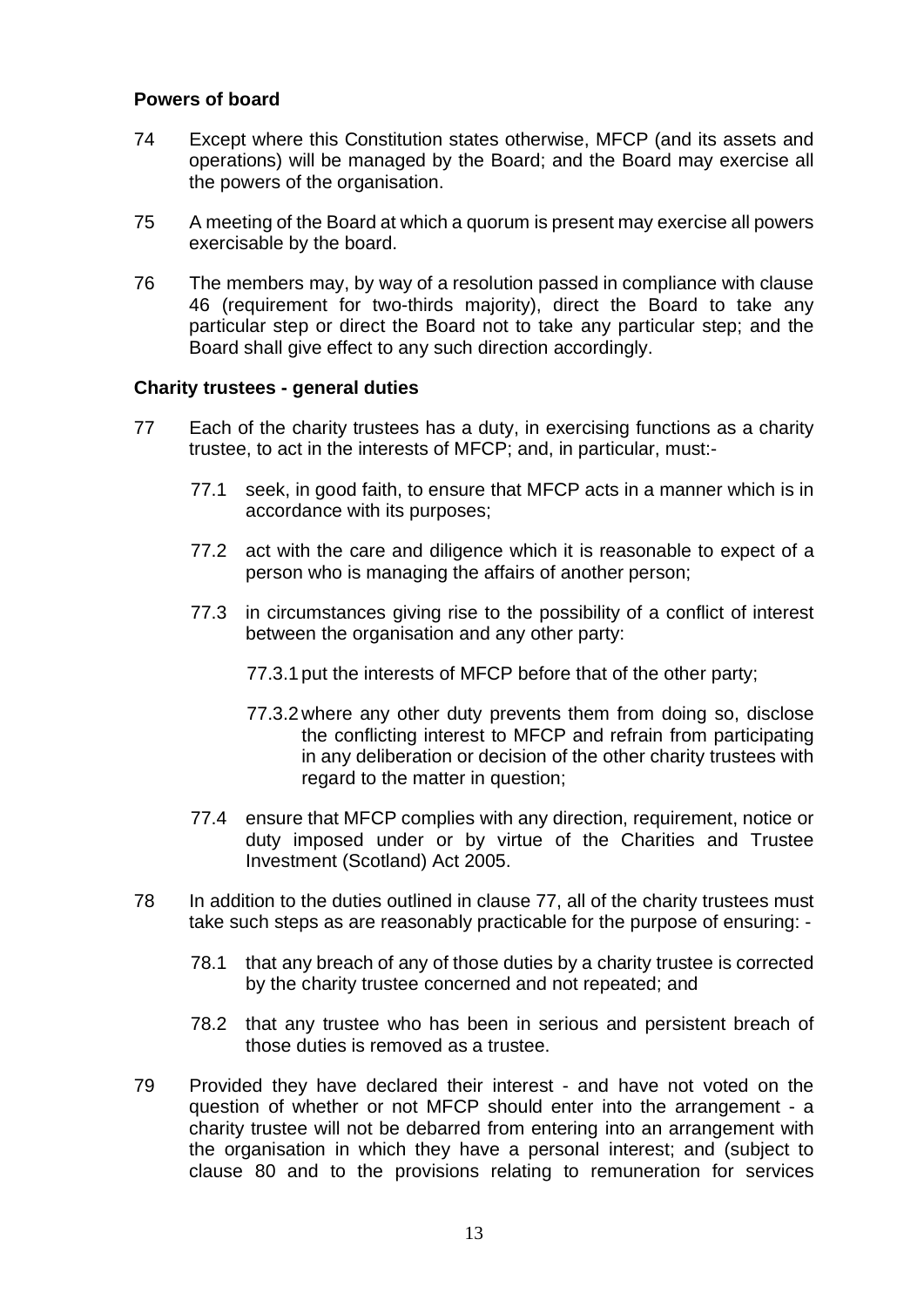contained in the Charities and Trustee Investment (Scotland) Act 2005), they may retain any personal benefit which arises from that arrangement.

- 80 No charity trustee may serve as an employee (full time or part time) of MFCP; and no charity trustee may be given any remuneration by MFCP for carrying out their duties as a charity trustee.
- 81 The charity trustees may be paid all travelling and other expenses reasonably incurred by them in connection with carrying out their duties; this may include expenses relating to their attendance at meetings.

#### **Code of conduct for charity trustees**

- 82 Each of the charity trustees shall comply with the code of conduct (incorporating detailed rules on conflict of interest) prescribed by the Board from time to time.
- 83 The code of conduct referred to in clause 82 shall be supplemental to the provisions relating to the conduct of charity trustees contained in this Constitution and the duties imposed on charity trustees under the Charities and Trustee Investment (Scotland) Act 2005; and all relevant provisions of this Constitution shall be interpreted and applied in accordance with the provisions of the code of conduct in force from time to time.

# **DECISION-MAKING BY THE CHARITY TRUSTEES**

# **Notice of Board meetings**

- 84 Any charity trustee may call a meeting of the Board *or* ask the Secretary to call a meeting of the Board.
- 85 At least 5 clear days' notice must be given of each Board meeting, unless (in the opinion of the person calling the meeting) there is a degree of urgency which makes that inappropriate.

# **Procedure at Board meetings**

- 86 No valid decisions can be taken at a Board meeting unless a quorum is present; the quorum for board meetings is 3 (three) charity trustees, present in person, on the phone or by video facilities.
- 87 If at any time the number of charity trustees in the Board meeting falls below the number stated as the quorum in clause 86, the remaining charity trustee(s) will have power to fill the vacancies or call a members' meeting but will not be able to take any other valid decisions.
- 88 The Chair of the organisation should act as Chairperson of each Board meeting.
- 89 If the Chair is not present within 15 minutes after the time at which the meeting was due to start (or is not willing to act as Chairperson), the charity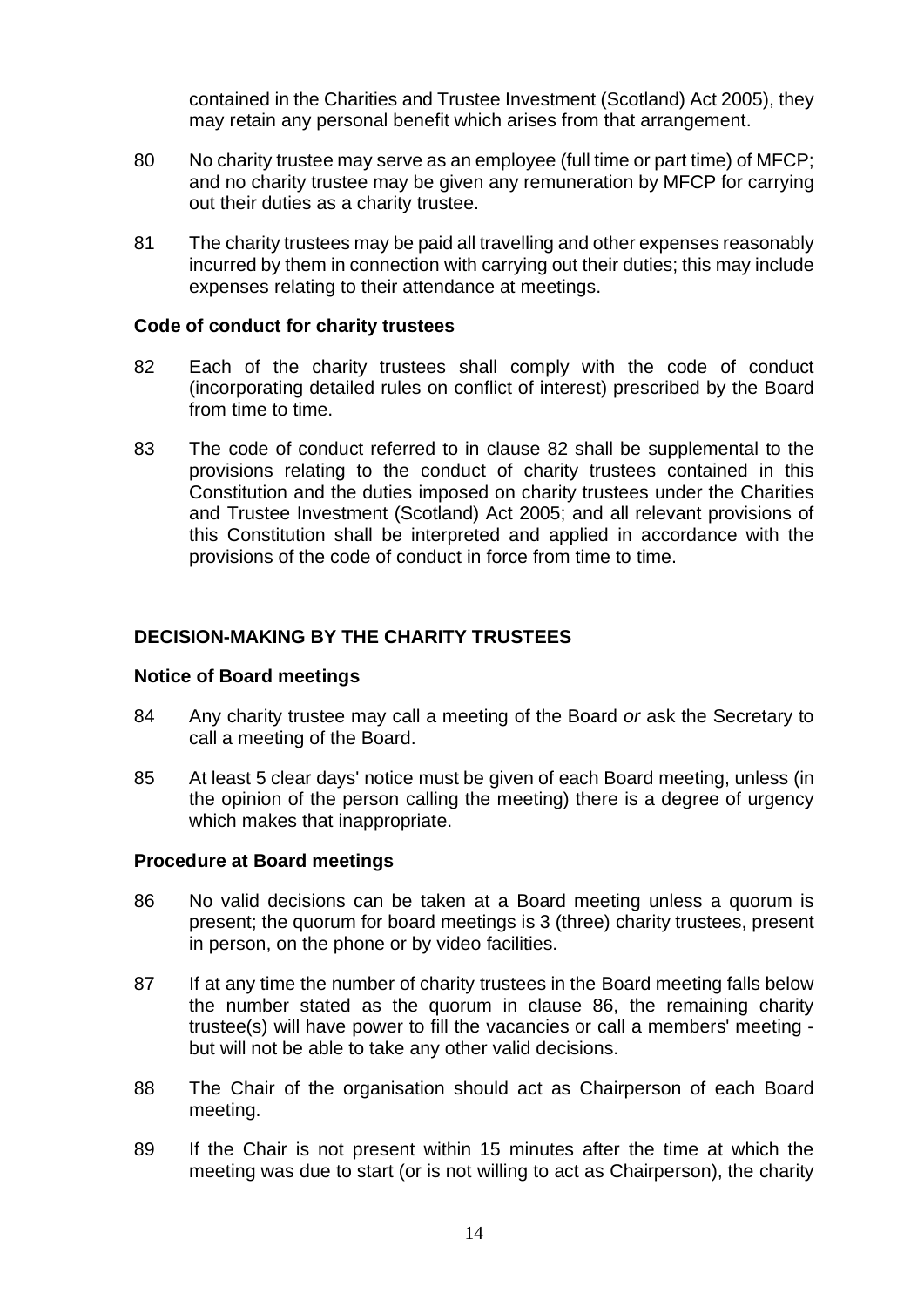trustees present at the meeting must elect (from among themselves) the person who will act as Chairperson of that meeting.

- 90 Every charity trustee has one vote, which must be given personally.
- 91 All decisions at Board meetings will be made by majority vote.
- 92 If there is an equal number of votes for and against any resolution, the Chairperson of the meeting will be entitled to a second (casting) vote.
- 93 The Board may, at its discretion, allow any person to attend and speak at a Board meeting notwithstanding that they are not a charity trustee - but on the basis that they must not participate in decision-making.
- 94 A charity trustee must not vote at a Board meeting (or at a meeting of a subcommittee) on any resolution which relates to a matter in which they have a personal interest or duty which conflicts (or may conflict) with the interests of MFCP; they must withdraw from the meeting while an item of that nature is being dealt with.
- 95 For the purposes of clause 94:
	- 95.1 an interest held by an individual who is "connected" with the charity trustee under section 68(2) of the Charities and Trustee Investment (Scotland) Act 2005 (husband/wife, partner, child, parent, brother/sister etc) shall be deemed to be held by that charity trustee;
	- 95.2 a charity trustee will be deemed to have a personal interest in relation to a particular matter if a body in relation to which they are an employee, director, member of the management committee, officer or elected representative has an interest in that matter.

#### **Minutes**

- 96 The Board must ensure that proper Minutes are kept in relation to all Board meetings and meetings of sub-committees.
- 97 The Minutes to be kept under clause 96 must include the names of those present; and (so far as possible) should be signed by the Chairperson of the meeting.
- 98 The Board shall (subject to clause 99) make available copies of the Minutes referred to in clause 96 to any member of the public requesting them.
- 99 The Board may exclude from any copy Minutes made available to a member of the public under clause 98 any material which the Board considers ought properly to be kept confidential - on the grounds that allowing access to such material could cause significant prejudice to the interests of MFCP or on the basis that the material contains reference to employee or other matters which it would be inappropriate to divulge.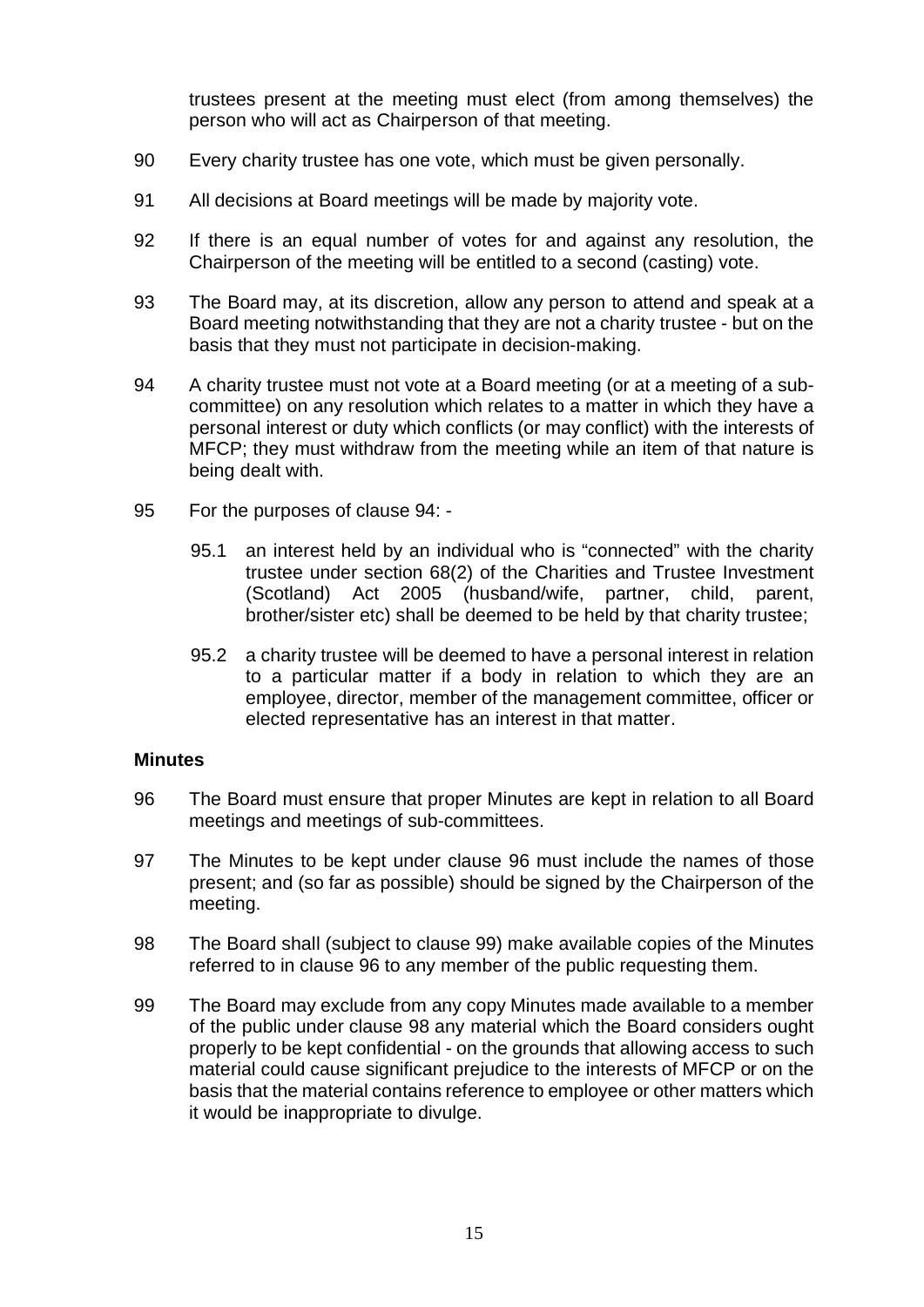# **ADMINISTRATION**

### **Delegation to sub-committees**

- 100 The Board may delegate any of their powers to sub-committees; a subcommittee must include at least one charity trustee, but other members of a sub-committee need not be charity trustees.
- 101 The Board may also delegate to the Chair of the organisation (or the holder of any other post) such of their powers as they may consider appropriate.
- 102 When delegating powers under clause 100 or 101, the Board must set out appropriate conditions (which must include an obligation to report regularly to the Board).
- 103 Any delegation of powers under clause 100 or 101 may be revoked or altered by the Board at any time.
- 104 The rules of procedure for each sub-committee, and the provisions relating to membership of each sub-committee, shall be set by the Board.

# **Operation of accounts**

- 105 Subject to clause 106, the Board should define authorisation levels for payments being made by MFCP, which may include day to day operational costs to an appropriate limit to be set by the Board, to be delegated to an employee; but for other amounts or types of payment, to be defined from time to time by the Board, signatures or prior approval of one or two charity trustees will be required for any payments made by or on behalf of MFCP.
- 106 Where the organisation uses electronic facilities for the operation of any bank or building society account, the authorisations required for operations on that account must be consistent with the approach reflected in clause 105.

# **Accounting records and annual accounts**

- 107 The Board must ensure that proper accounting records are kept, in accordance with all applicable statutory requirements.
- 108 The Board must prepare annual accounts, complying with all relevant statutory requirements; if an audit is required under any statutory provisions (or if the Board consider that an audit would be appropriate for some other reason), the Board should ensure that an audit of the accounts is carried out by a qualified auditor.

# **MISCELLANEOUS**

# **Winding-up**

109 If MFCP is to be wound up or dissolved, the winding-up or dissolution process will be carried out in accordance with the procedures set out under the Charities and Trustee Investment (Scotland) Act 2005.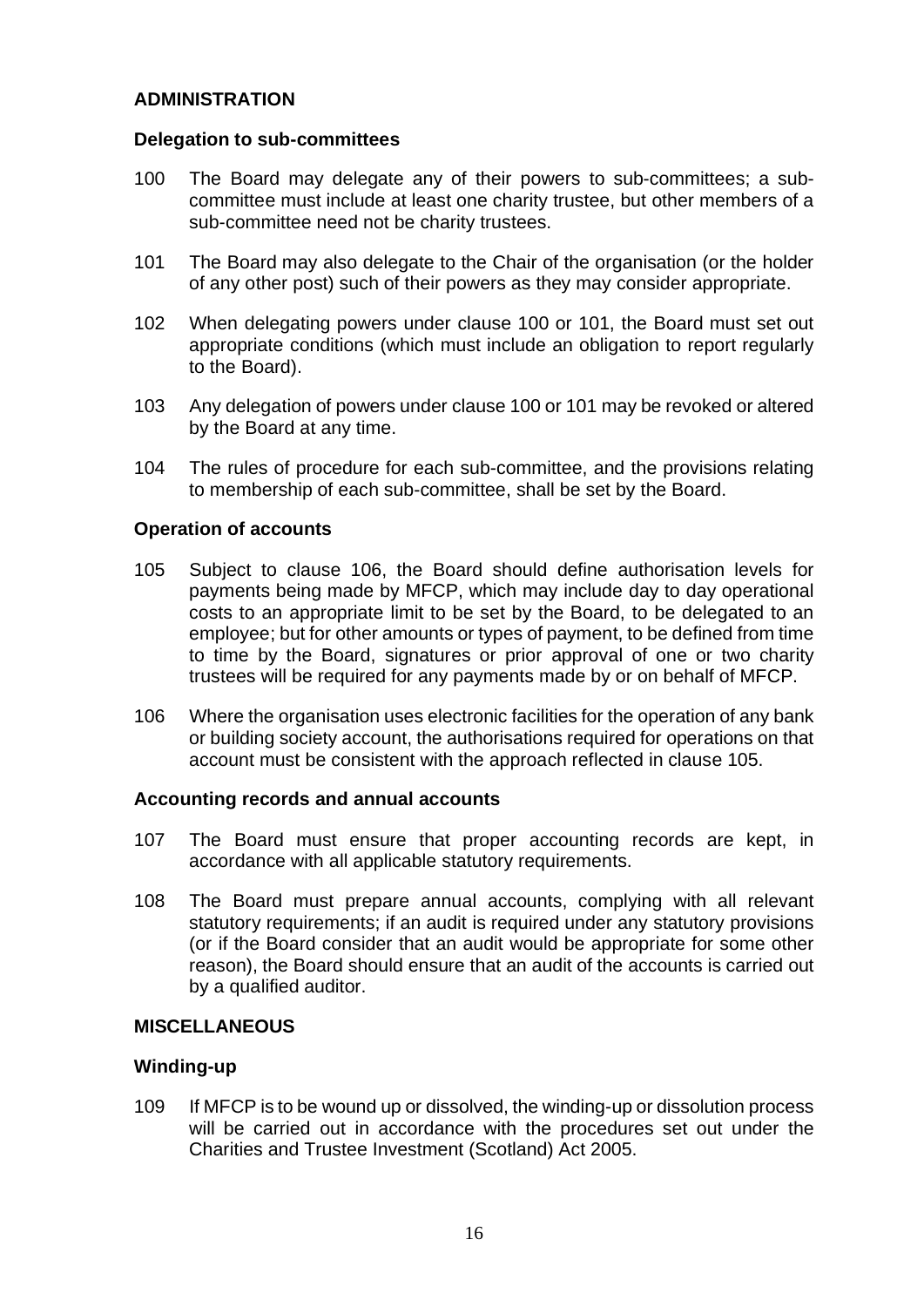110 Any surplus assets available to MFCP immediately preceding its winding up or dissolution must be used for purposes which are the same as - or which closely resemble - the purposes of MFCP as set out in this constitution.

# **Alterations to the Constitution**

- 111 This Constitution may (subject to clause 112) be altered by resolution of the members passed at a members' meeting (subject to achieving the two thirds majority referred to in clause 46) or by way of a written resolution of the members.
- 112 The Charities and Trustee Investment (Scotland) Act 2005 prohibits taking certain steps (eg change of name, an alteration to the purposes, amalgamation, winding-up) without the consent of the Office of the Scottish Charity Regulator (OSCR).

#### **Interpretation**

- 113 References in this Constitution to the Charities and Trustee Investment (Scotland) Act 2005 should be taken to include: -
	- 113.1 any statutory provision which adds to, modifies or replaces that Act; and
	- 113.2 any statutory instrument issued in pursuance of that Act or in pursuance of any statutory provision falling under paragraph 113.1 above.
- 114 In this Constitution:
	- 114.1 "charity" means a body which is either a "Scottish charity" within the meaning of section 13 of the Charities and Trustee Investment (Scotland) Act 2005 or a "charity" within the meaning of section 1 of the Charities Act 2011, providing (in either case) that its objects are limited to charitable purposes;
	- 114.2 "charitable purpose" means a charitable purpose under section 7 of the Charities and Trustee Investment (Scotland) Act 2005 which is also regarded as a charitable purpose in relation to the application of the Taxes Acts.

Signed by one of the trustees on behalf of all:

Ia D. Williams

Ian Williams 29<sup>th</sup> July 2020

END